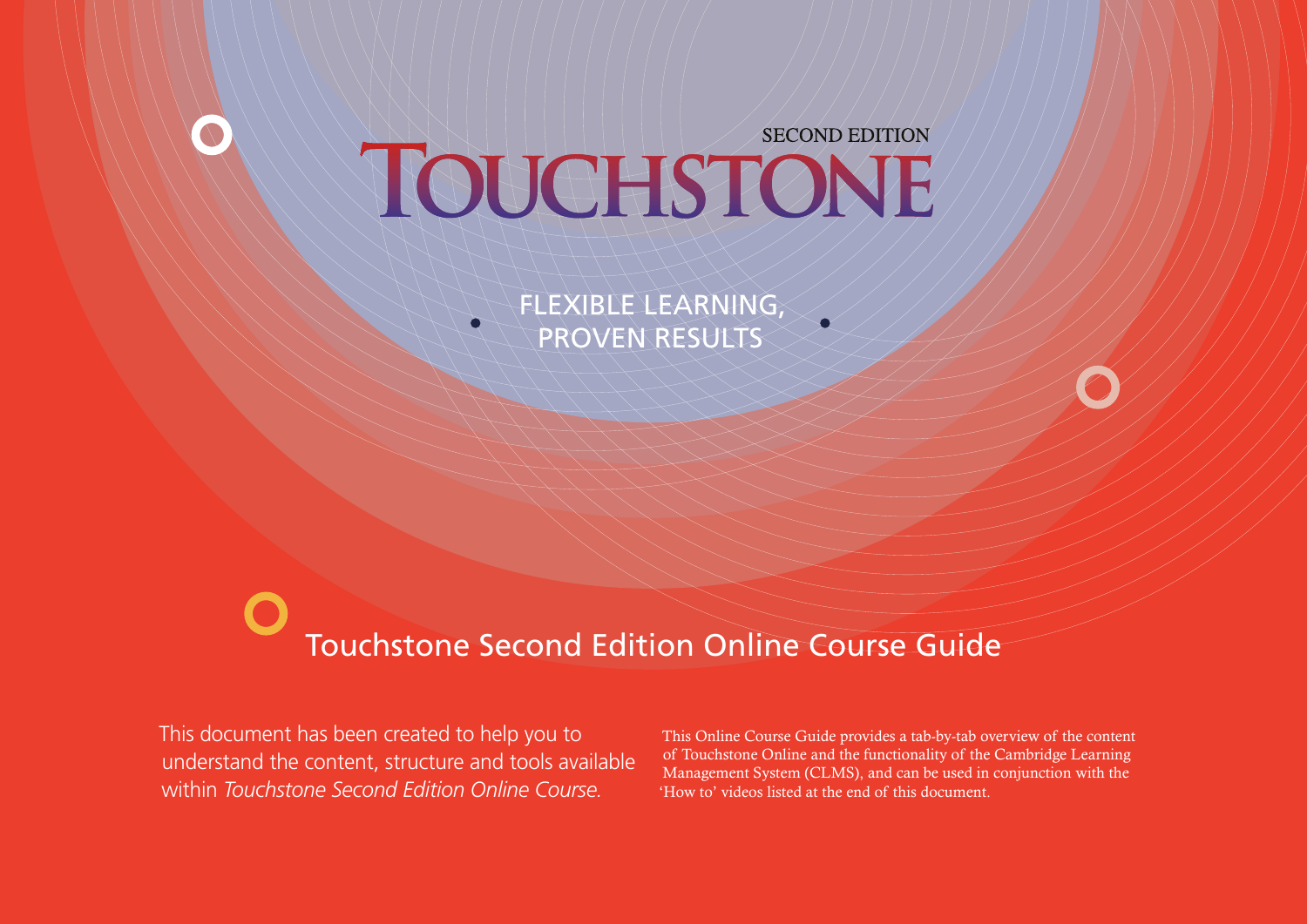#### **CLASS HOME**

The Class Home screen is a centralised place with shared information for the class and the teacher. There are six widgets on this screen.

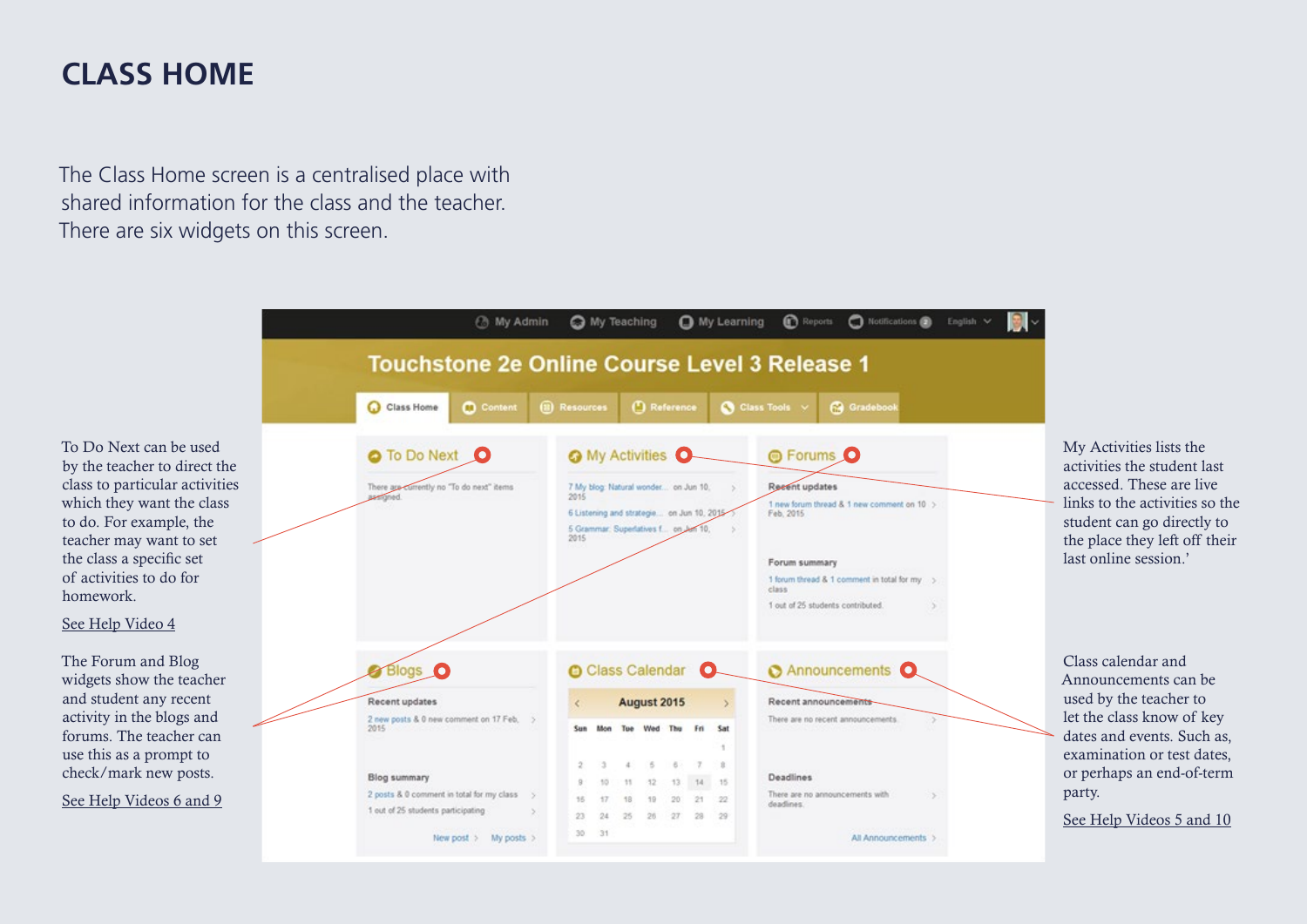#### **CONTENT – COURSE TAB MENU SCREEN**

Course – This tab contains the Online Course content.

Get to the core activities by clicking from the Content menu – Each unit is divided up by Lesson (A, B, C, D and Vocabulary Notebook). Each lesson is then split into activity sets. Each numbered heading (e.g. '1 Vocabulary preview') is a link to the first activity in the set. Activity sets can contain 1–8 screens.

The Structure and Content of the Online Course is the same as the printed Student Book. There are 12 units, each split into Lessons A, B, C and D and a Vocabulary Notebook, and four Checkpoints, (one after every three units).

'Sounds Right!' (additional pronunciation practice) sections appear after Checkpoint unit 10–12 and

'Extra Practice' (additional grammar activities)

|                                | <b>Q</b> Class Home | Content                         | (B) Resources | <b>C</b> Reference | Class Tools      |       | G Gradebook<br>$\odot$               |
|--------------------------------|---------------------|---------------------------------|---------------|--------------------|------------------|-------|--------------------------------------|
| Course                         |                     | Workbook                        | Games         | Reviews            | Video Activities | Tests |                                      |
|                                |                     | Unit 1 All about you            |               |                    |                  |       | 自豪                                   |
| My Progress                    |                     |                                 |               |                    |                  |       | 21%                                  |
| $\rightarrow$                  | Unit Aims           |                                 |               |                    |                  | 0%    | 自负                                   |
|                                |                     | Before you begin                |               |                    |                  | 0%    | 章<br>r.                              |
|                                |                     | Lesson A Hello and Goodbye      |               |                    |                  | 53%   | $\Omega_{\rm c}$<br>章                |
|                                | Lesson A Aims       |                                 |               |                    | Visited          |       | 自發                                   |
|                                |                     | 1 Vocabulary preview: Greetings |               |                    |                  | 100%  | 自發<br>自章                             |
| My Progress<br>$\vee$ Show all |                     | Checkpoint Units 10-12          |               |                    |                  |       | 自發<br>0%                             |
| Sounds right                   |                     |                                 |               |                    |                  |       | ≙ ☆                                  |
| My Progress<br>$\vee$ Show all |                     |                                 |               |                    |                  |       | 0%                                   |
| <b>O</b> Extra practice        |                     |                                 |               |                    |                  |       | 自發                                   |
| My Progress                    |                     |                                 |               |                    |                  |       | $\mathsf{D}^{0}\!/\!{}_{\mathsf{0}}$ |

Progress – From the Content menu students can see their progress at unit level, lesson level and activity set level.

Progress refers to how much of the content, the student has attempted. Note that the score recorded in the Gradebook is different. The score refers to how much of the content they have completed correctly.

[See Help Video 12](https://www.youtube.com/playlist?list=PL-oYKB0D9-E3AhcZOLloAsIWc4ycsyUu5)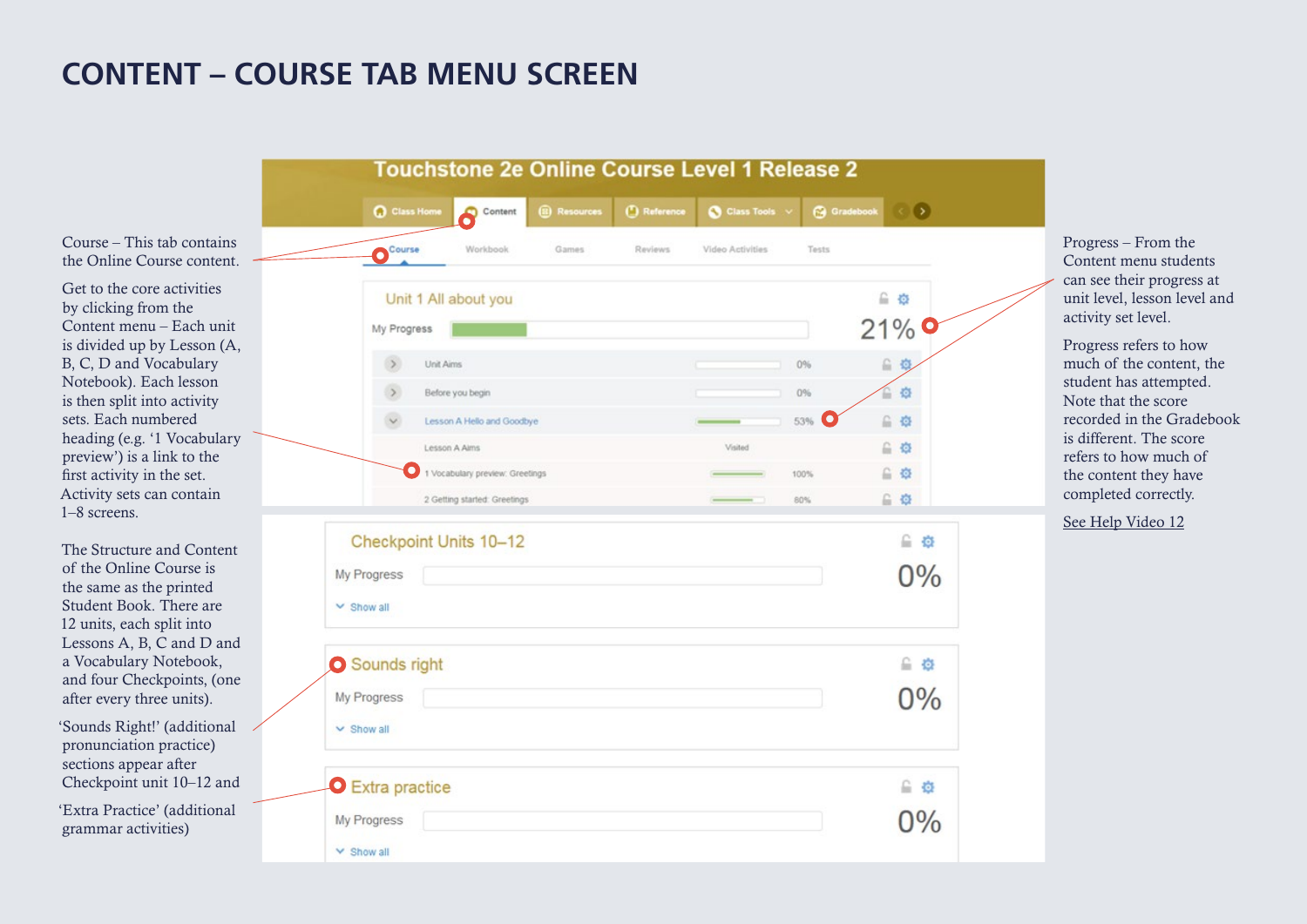## **CONTENT – ONLINE COURSE NAVIGATION**

Navigation – A typical screen showing the content with an activity. At the top of the page, you can navigate to the previous and subsequent activity sets.

The buttons at the bottom of the screen allow the student to navigate through the content of the activity set. In this case, the activity set called '2 Getting started: Greetings' has at least four screens as we can see that the forward arrow after the number 3 is live.

NB Scores and progress will only be saved when the student uses the top of the page navigation to move to the next activity set.



Once the Content drop down is opened, students can navigate anywhere in the course Content tab by clicking on the links. This is a way to navigate to content in the Online Workbook, Games, Reviews etc.

 $\overline{a}$ 

 $\Box$  Content  $\smile$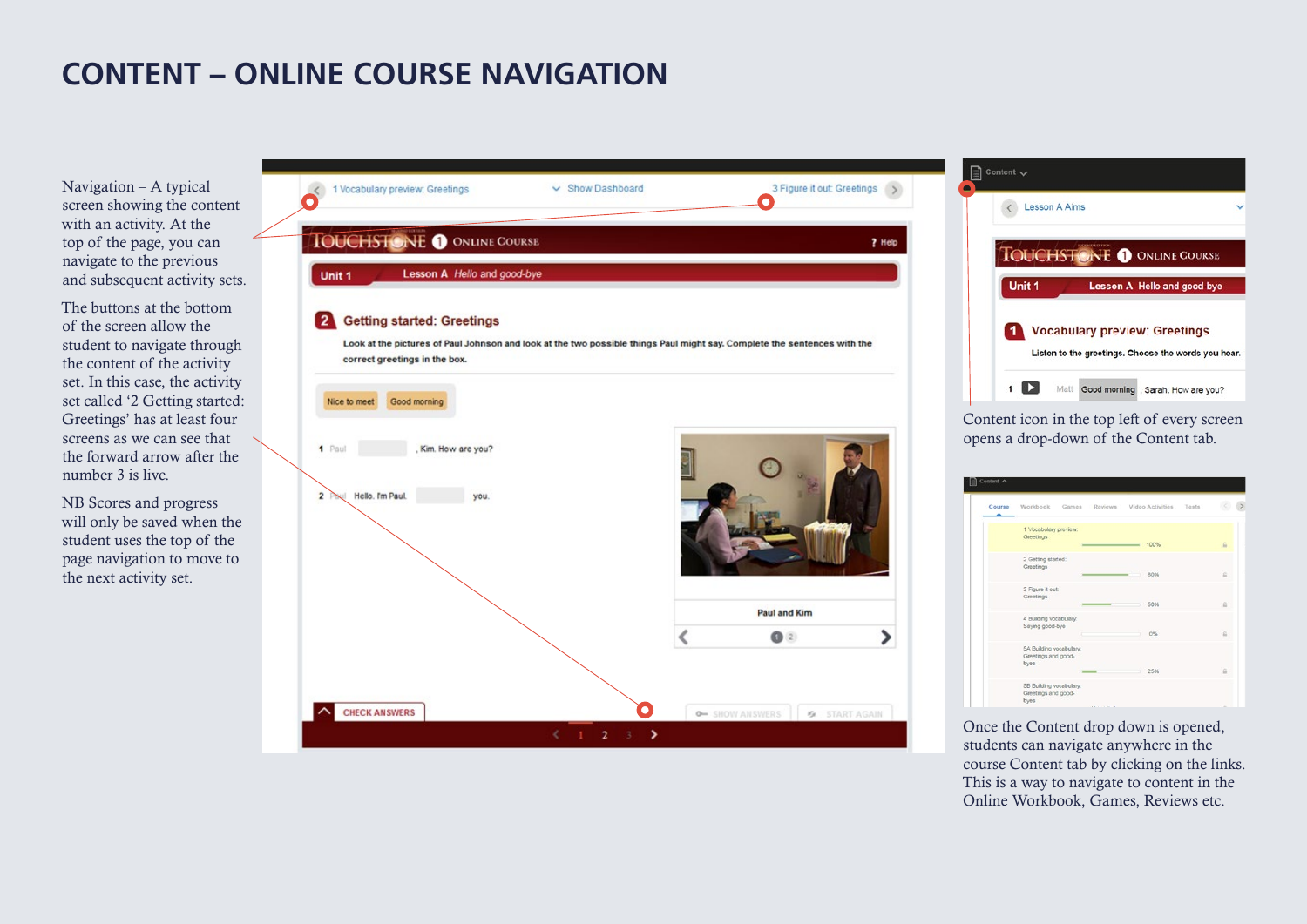#### **ONLINE COURSE CONTENT**

The structure and content of the Online Course is the same as the printed Student's Book.

The activities in each lesson are carefully scaffolded so that students are well-supported in their online study.

The aims are clearly set out at the beginning of each Unit and Lesson so students know what their learning objectives are



• Language is presented in short videos, listening or reading texts.

|                | Unit 10<br><b>Lesson C Congratulations!</b> |                                                                                                                     |
|----------------|---------------------------------------------|---------------------------------------------------------------------------------------------------------------------|
|                | 2 Notice: Appropriate responses             |                                                                                                                     |
|                |                                             | Read the Notice box. Complete the sentences from the conversations. Use the conversations to help you. Select Read. |
| 1              | Mark I had a cold all week.                 | <b>B</b> Read                                                                                                       |
|                | Fun You did?                                | <b>Notice</b>                                                                                                       |
|                | Adam I got the job.                         | Notice how the people respond to news. They use expressions<br>like I'm sony to hear that.                          |
| $\overline{2}$ |                                             |                                                                                                                     |

- Students are encouraged to notice language/expressions used in the video, audio or reading text in Notice activities.
- Closed activities, such as role plays in which the students take the part of a person in a dialogue, allow students to consolidate the language/expressions they have seen.



Each Unit contains a rich variety of content, including video and audio based activities. Below are some examples of different content types you will find in a typical Touchstone Online 2nd edition Lesson:

| Unit 1 | <b>Lesson B Names</b>                                                           |                                      |                                       |  |
|--------|---------------------------------------------------------------------------------|--------------------------------------|---------------------------------------|--|
|        | 6 Grammar: The verb be: I, you, and we<br>Watch and listen to the presentation. |                                      |                                       |  |
|        | r.                                                                              | Grammar: The verb be: I, you, and we | <b>Room O</b><br><b>Grammar</b> check |  |

• Language and skills are illustrated and explained in animated presentations which present grammar, vocabulary, and conversation skills and strategies. The progress bar at the bottom of each one allows the students to see where they are within the presentation and to jump to specific sections of the video. The grammar presentations include interactive activities so that students can check they have understood the concepts presented.

![](_page_4_Picture_13.jpeg)

• Finally, there are productive written or spoken activities which the student posts on to the class Blog or Forum, depending on the aim of the activity.

[See Help Videos 6 & 9](https://www.youtube.com/playlist?list=PL-oYKB0D9-E3AhcZOLloAsIWc4ycsyUu5)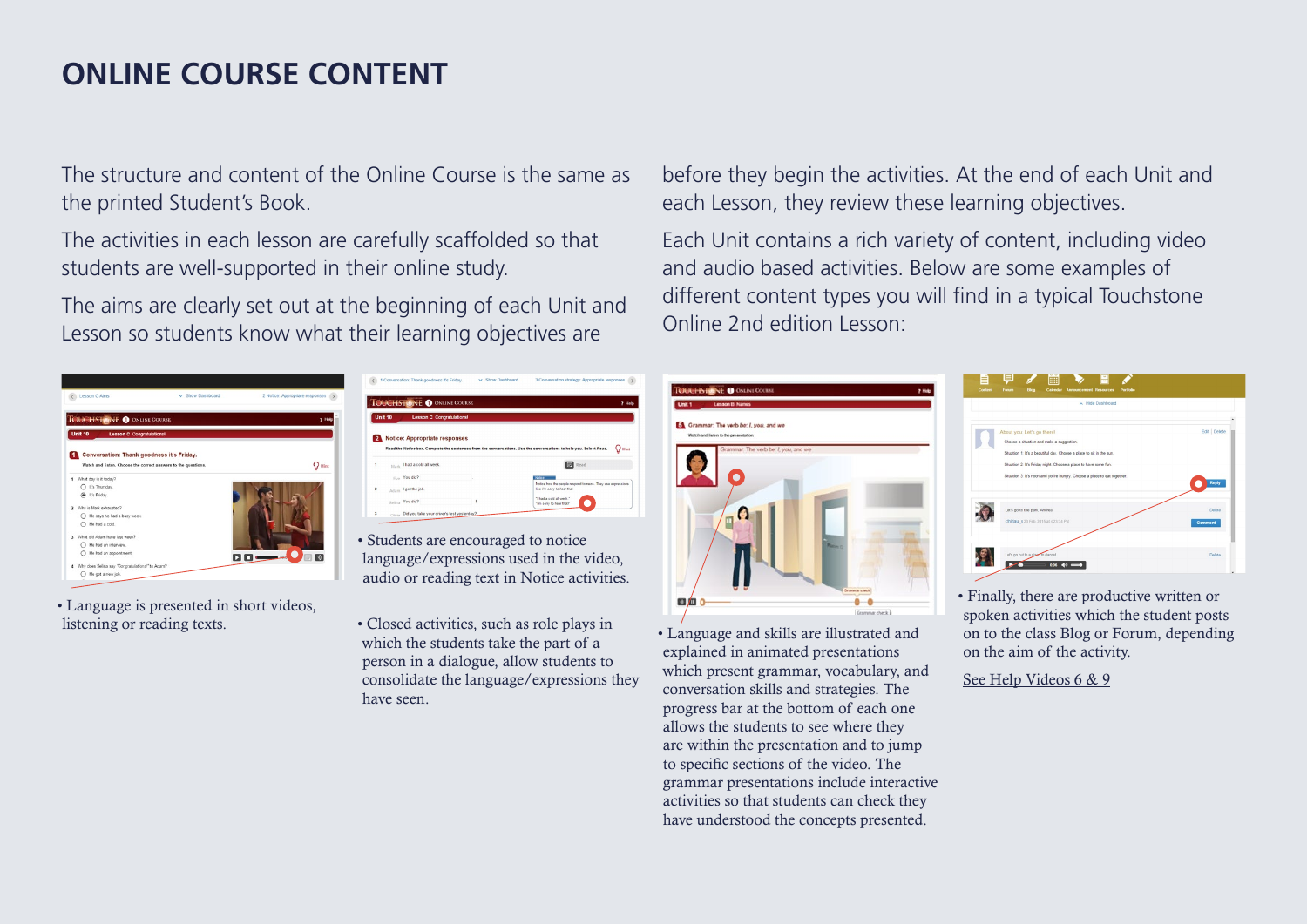#### **CONTENT TAB – ACCESS TO OTHER COMPONENTS**

![](_page_5_Figure_1.jpeg)

This tab contains the Online Workbook which provides additional practice and consolidation of the language and skills covered in the course content.

There are nine different games in Touchstone Online 2nd edition which provide consolidation of key vocabulary and grammar. The games appear throughout the content in the Course section and in the Games tab, we have included some additional instances of the games so that students can access games quickly for short online sessions, for example.

Reviews provide consolidation activities that can be used for extra practice or revision before a test, for example.

Video activities are activities based on the Touchstone video drama, which uses language from the units in an entertaining and familiar context. There is also plenty of video throughout the Online course in addition to this situational drama-style video which consolidates what is learned in the core content.

This tab contains all the tests. Mid-term, end of term, and end of level tests to check student progress.

Note that the speaking and oral tests/quizzes are only available to the teacher in the Resources tab.

Every practice test has a practice mode (multiple attempts possible) and a test mode (one attempt possible).

All the Tests are locked for the class until the teacher unlocks them to avoid students accessing them before required, or accessing the wrong mode.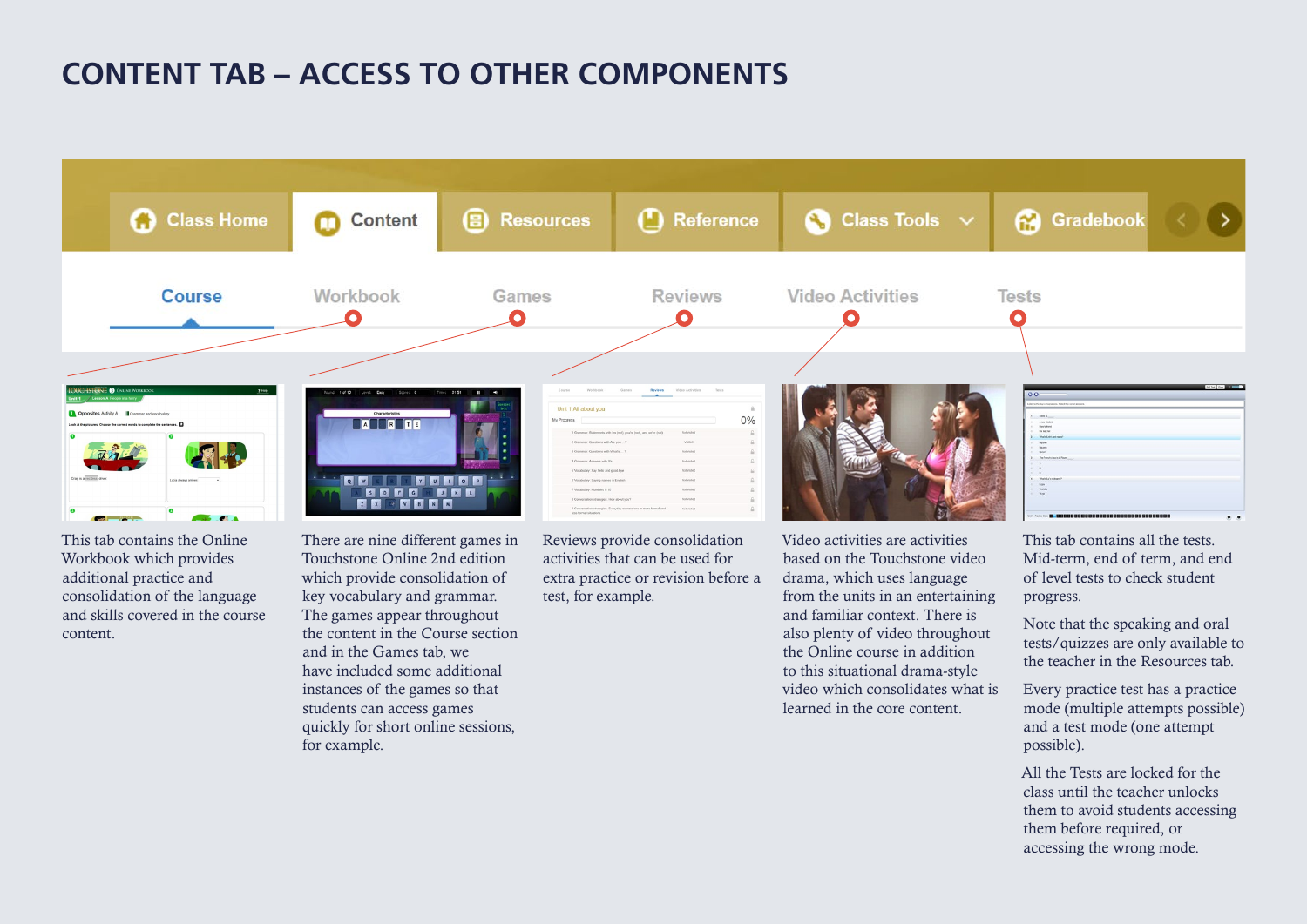#### **RESOURCES**

The Resources tab contains useful additional resources for the student and teacher.

![](_page_6_Picture_2.jpeg)

Both the teacher and student will find the:

- Student's book audio available in a downloadable format which can be used for extra listening practice by the students and easy access in class for the teacher
- Sample blog comments which provide suggestions for how to respond to other student's blog posts
- Online course video which includes all of the video clips from the Online Course easily accessible for the student to do extra listening practice without carrying out activities and for the teacher to access in class

The teacher also has access to this course overview, a Blended learning guide and the Oral quizzes / test sheets in their Resources tab.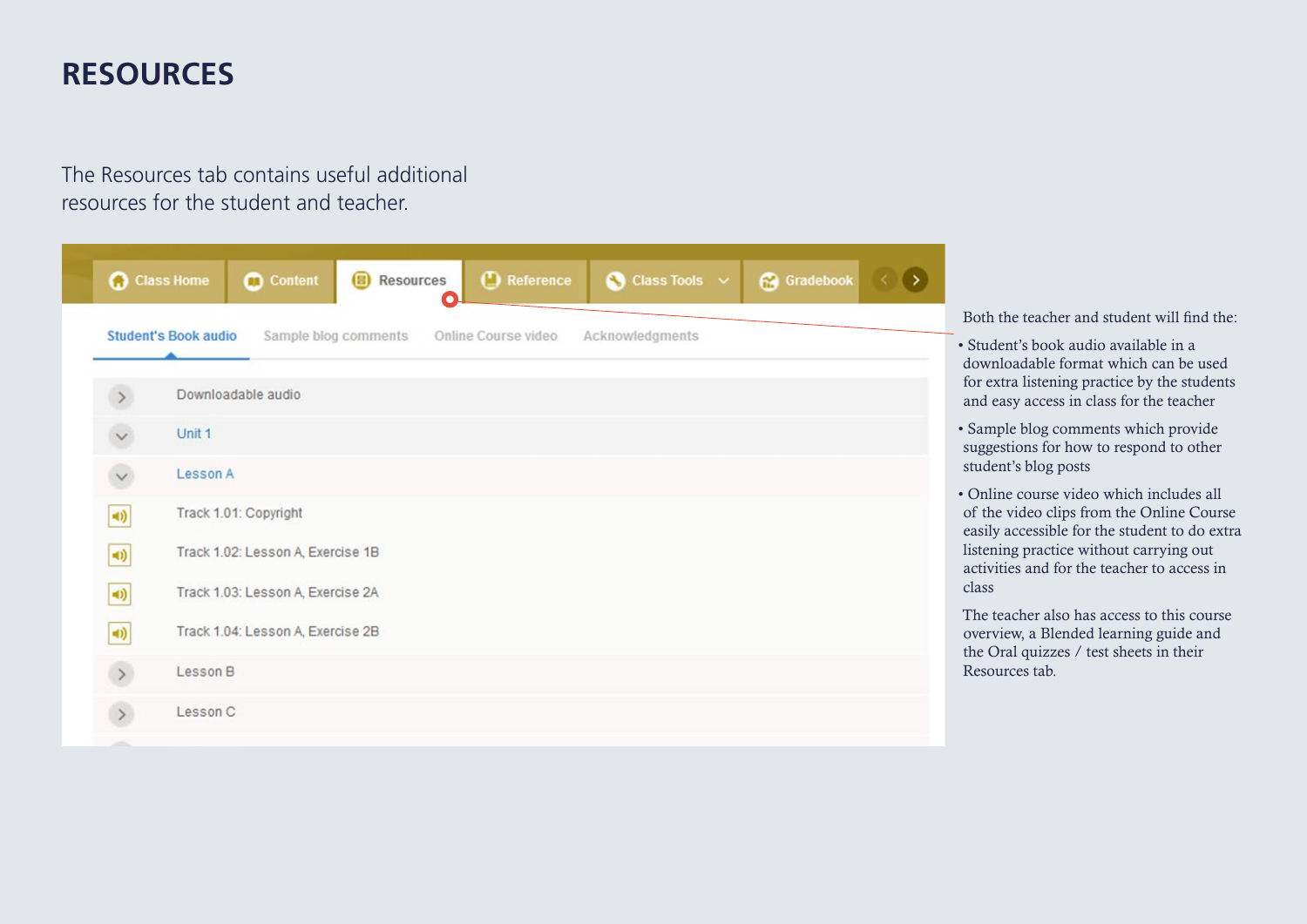#### **REFERENCE**

The Reference section is a glossary of key vocabulary and language which students can refer back to at any time. They may find it particularly useful to refer to when carrying out written work for Blog, Forum and Portfolio work for example.

![](_page_7_Picture_2.jpeg)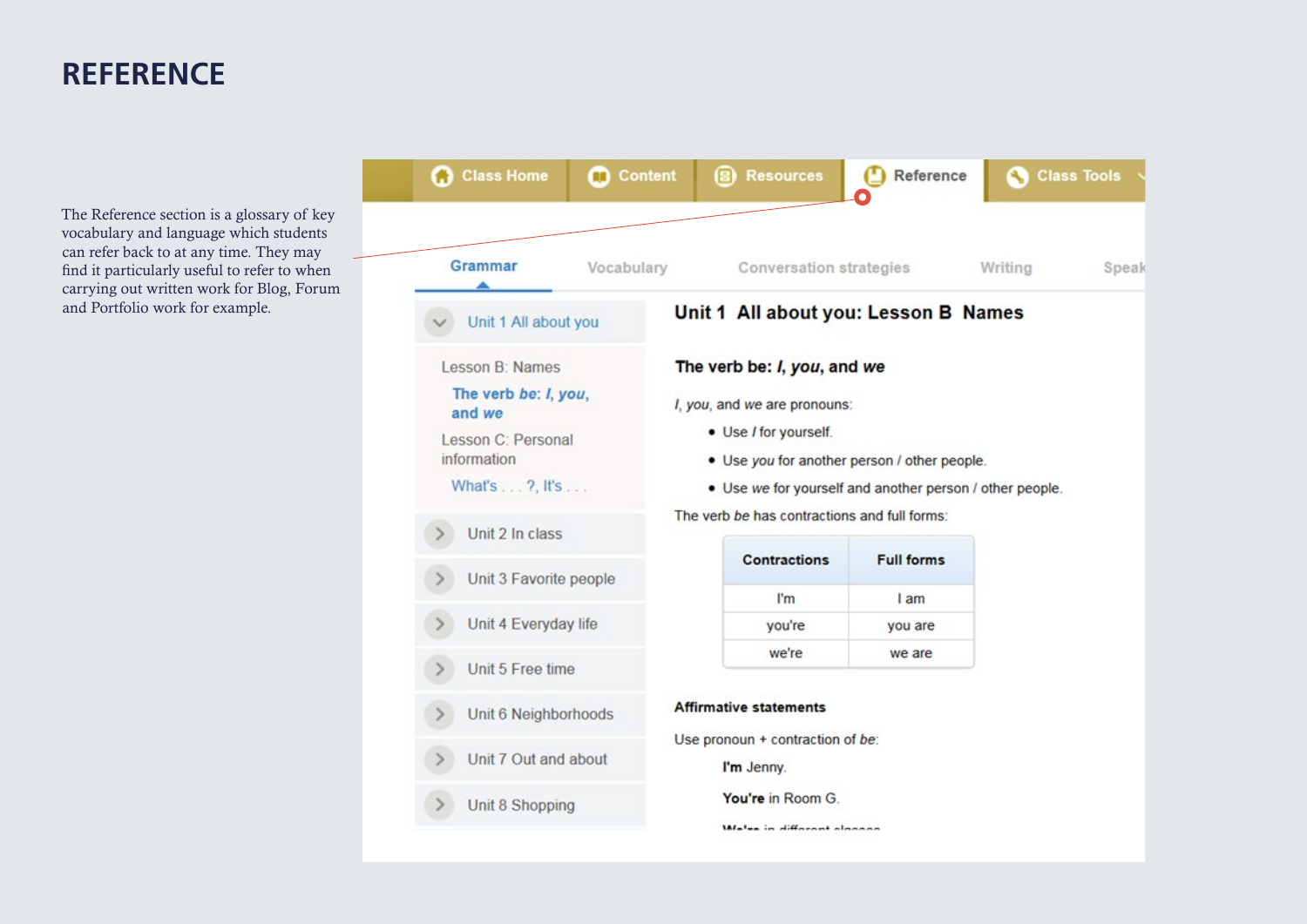## **CLASS TOOLS**

| <b>Class Home</b>                         | <b>Content</b> | <b>B</b> Resources     | Reference | <b>Class Tools</b> $\land$ | <b>Gradebook</b>                                  |  |
|-------------------------------------------|----------------|------------------------|-----------|----------------------------|---------------------------------------------------|--|
|                                           |                |                        |           | <b>B</b> Forum             |                                                   |  |
| <b>O</b> To Do Next                       |                | <b>O</b> My Activities |           | Message board              |                                                   |  |
| There are currently no "To do next" items |                |                        |           | <b>Blog</b>                | <b>BS</b>                                         |  |
| assigned.                                 |                |                        |           | Announcements              | ad & 2 new comments on                            |  |
|                                           |                |                        |           | Wiki                       | eads & 0 new comment on $\rightarrow$             |  |
|                                           |                |                        |           | Portfolio                  |                                                   |  |
|                                           |                |                        |           | <b>I WE WEEK WHEELERS</b>  | ury<br>31 forum threads & 2 comments in total for |  |

This dropdown allows access to the range of tools, including Forums, Blogs and the Class Calendar which can also be accessed from the Class Home screen.

You will also find the Portfolio section here which provides extended writing activities from the Online Workbook which are only shared with the teacher and not the rest of the class, (unlike the Blogs and Forums).

Once the student submits the work through the Portfolio, the teacher can grade the work and give feedback directly to the individual student. Students are notified once their work has been graded and can view their grades in the Gradebook.

[See Help Video 5](https://www.youtube.com/playlist?list=PL-oYKB0D9-E3AhcZOLloAsIWc4ycsyUu5) for Announcements

[See Help Video 6](https://www.youtube.com/playlist?list=PL-oYKB0D9-E3AhcZOLloAsIWc4ycsyUu5) for Blogs

[See Help Video 7](https://www.youtube.com/playlist?list=PL-oYKB0D9-E3AhcZOLloAsIWc4ycsyUu5) for Portfolio

[See Help Video 8](https://www.youtube.com/playlist?list=PL-oYKB0D9-E3AhcZOLloAsIWc4ycsyUu5) for information on how to use the message board

[See Help Video 9](https://www.youtube.com/playlist?list=PL-oYKB0D9-E3AhcZOLloAsIWc4ycsyUu5) for Forums

[See Help Video 11](https://www.youtube.com/playlist?list=PL-oYKB0D9-E3AhcZOLloAsIWc4ycsyUu5) for Wiki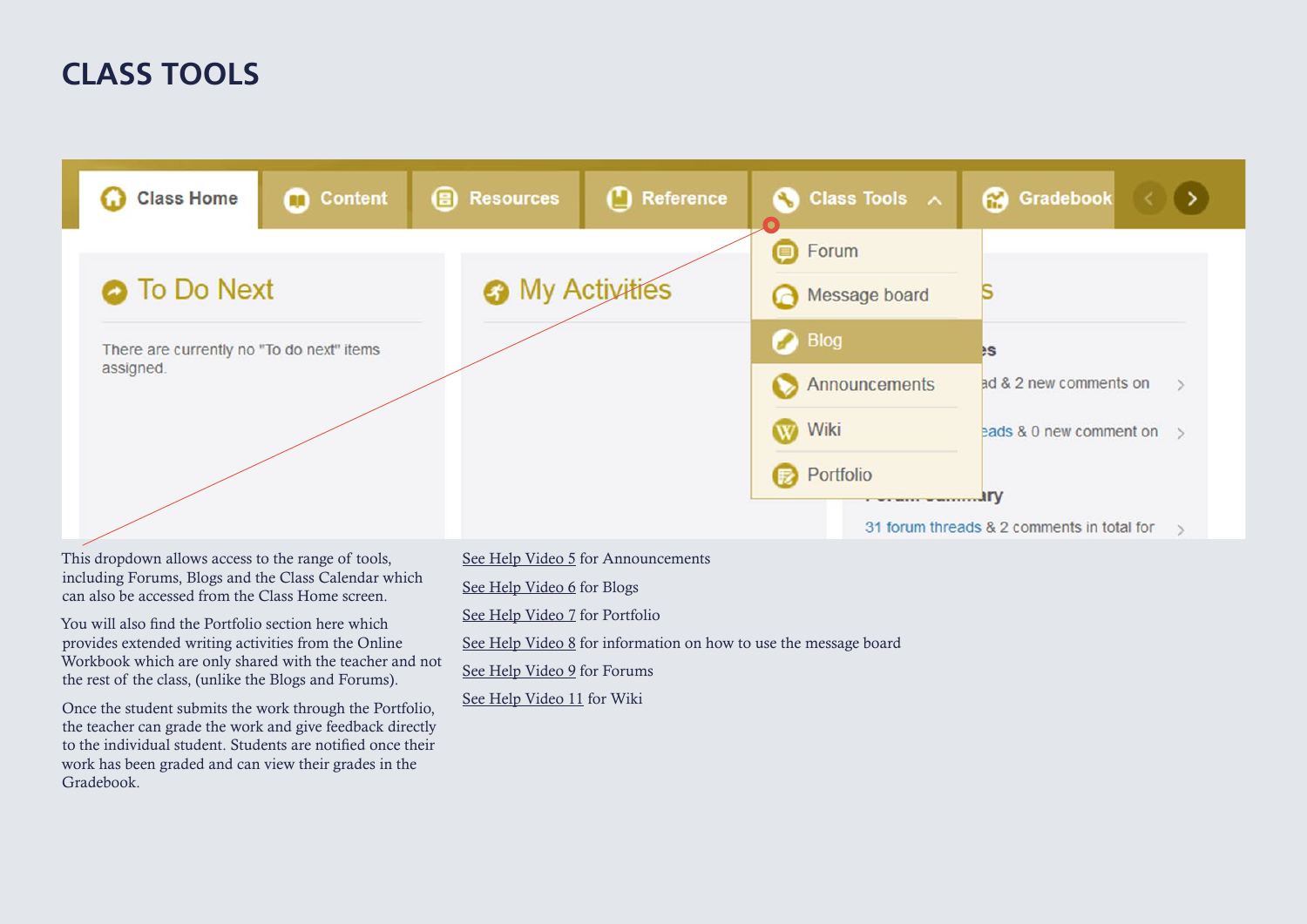#### **GRADEBOOK**

The Gradebook provides teachers with an in-depth view of student progress, either as a whole class view, by individual or for each activity.

**Conten** 

m

By reviewing score and number of attempts by activity, the teacher can see if there is an area or topic a student is struggling with. In the list of students, you'll see their overall scores. The highest score is recorded.

**Class Home** 

O

Most activities are automatically graded. However, as Blog and Forum activities are open, if the teacher wishes to grade them, they need to manually add a grade in the Gradebook.

The teacher can provide individual comments and feedback. Students can see the teacher's feedback and review their scores for each unit as well as grades for additional activities such as Blogs and Forums.

Test Scores - Both the teacher and student can see the test scores and what individual questions they got right and wrong.

For an in-depth guide to using the Gradebook [see Help Videos 12 & 13](https://www.youtube.com/playlist?list=PL-oYKB0D9-E3AhcZOLloAsIWc4ycsyUu5).

|                          | 8                          | <b>Resources</b>                                      |                 | Reference     |              |                 | $\bigcirc$ Class Tools $\vee$ |        |               | Gradebook        |                         |
|--------------------------|----------------------------|-------------------------------------------------------|-----------------|---------------|--------------|-----------------|-------------------------------|--------|---------------|------------------|-------------------------|
| <b>Students' Details</b> |                            |                                                       |                 |               |              |                 |                               |        |               | Student Overview |                         |
|                          | <b>Student Performance</b> |                                                       | Score & Comment |               |              |                 |                               |        | <b>Grades</b> | <b>Scores</b>    | Progress                |
| <b>Student Name</b>      |                            | <b>Username</b>                                       | <b>Score</b>    | Progress      | Comment      |                 | <b>Time Spent</b>             | Last   |               |                  |                         |
| <b>Caroline Thiriau</b>  |                            | cthiriau s                                            | $0\%$           | $0\%$         |              |                 | 00:00                         | $\sim$ |               |                  |                         |
| <b>Peter Enright</b>     |                            | penright s                                            | $0\%$           | $0\%$         |              |                 | 00:00                         |        |               |                  |                         |
| <b>Unlock Student</b>    |                            | unlockstudent                                         | 25%             | 0%            | $\bullet$    |                 | 00:00                         |        |               |                  | A 11%<br><b>B</b> 28%   |
| <b>Score Details</b>     |                            | <b>Time Details</b>                                   |                 |               |              |                 |                               |        |               |                  | C 11%<br>D 11%<br>E 11% |
|                          | <b>Title</b>               |                                                       |                 | <b>Status</b> | <b>Score</b> | <b>Progress</b> |                               |        |               |                  | • F 28%                 |
| $\checkmark$             |                            | <b>Contents</b>                                       | Weight:60%      |               |              |                 |                               |        |               |                  |                         |
| $\check{~}$              |                            | Unit 1: Places                                        |                 | In progress   | 19 %         | 15 %            |                               | 章      |               |                  |                         |
| $\checkmark$             |                            | <b>Listening skills</b>                               |                 | In progress   | 44 %         | 33 %            |                               | 资      |               |                  |                         |
|                          |                            | Exercise 1: Predicting content using<br>$visuals$ $2$ |                 | Completed     | 33 %         | 100 %           |                               | 资      |               |                  |                         |